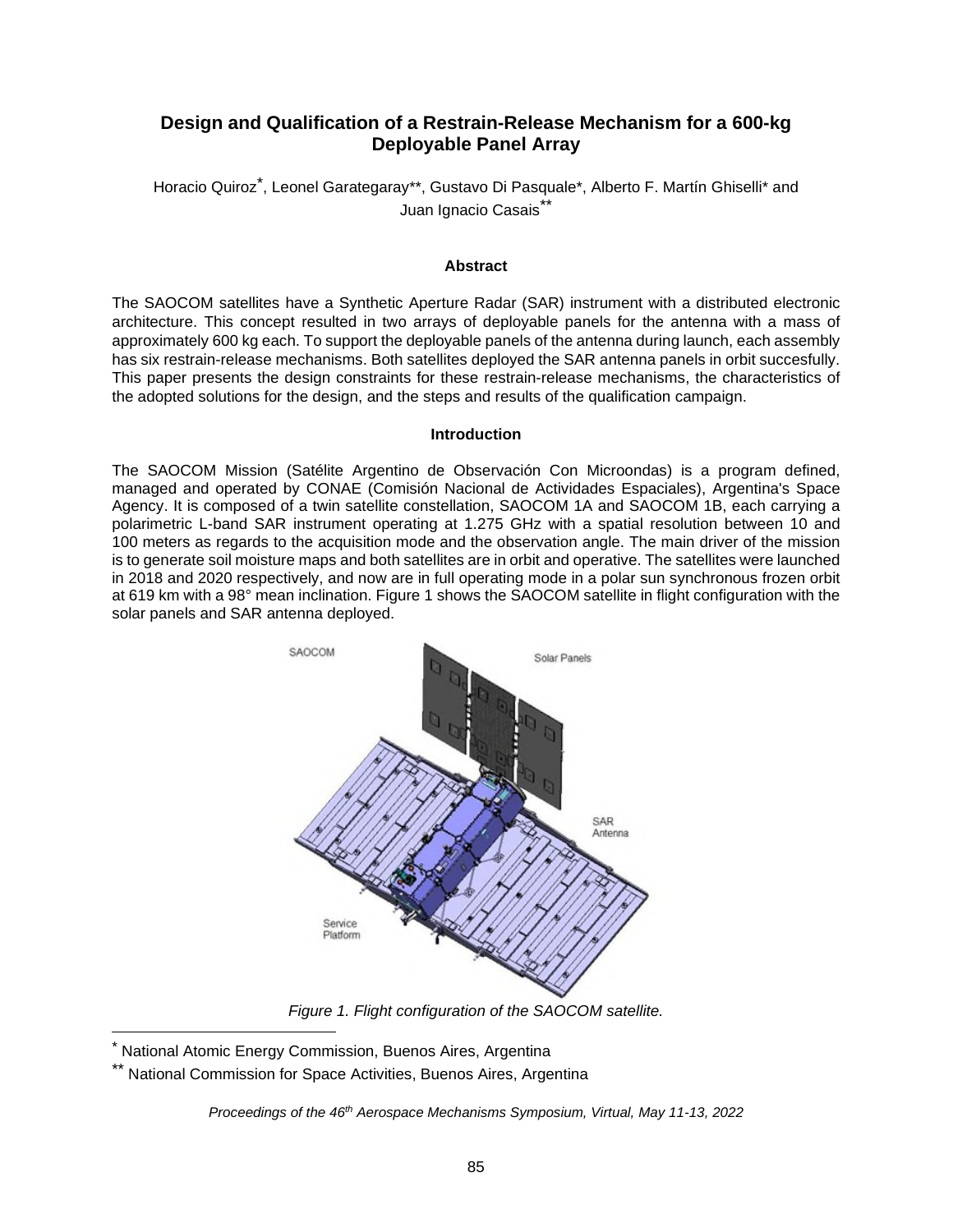The SAR antenna structure and deployment mechanisms were designed and manufactured by the Comisión Nacional de Energía Atómica (CNEA), while the assembly, integration and tests were conducted together with CONAE.

The SAR antenna has a distributed electronic architecture, so the front-end electronics of the instrument are mounted on the antenna. The SAR antenna consists of seven panels whose structure is made of an aluminum honeycomb core sandwiched between high-modulus carbon fiber laminated facings. The electronic boxes and radiofrequency front-end electronics are mounted on the backside of this structure, and the radiating modules are mounted on the frontside. With all hardware mounted, each panel weighs approximately 200 kg and the smaller panels are 1.5-meters long and 4.0-meters wide. The total radiant surface is 35 m<sup>2</sup> at 10-meters long by 3.5-meters high. The SAR antenna has a structural configuration with one central panel fixed to the Service Platform of the satellite by means of a dedicated interface structure, and two symmetrical wings with three deployable panels each. Each wing has a mass of approximately 600 kilograms. During launch, each wing is folded and retained with an array of dedicated mechanisms. Once in space, each wing is released and then deployed by stepper motors via ground commands, reaching its final position after six deployment stages.

To support the panels of the antenna wings during launch, each assembly of three panels has six restrainrelease mechanisms, which were designed not only to meet their mechanical and functional requirements, but also those of the integration. They are able to absorb misalignments between panels to guarantee the flatness of the antenna once deployed.

The restrain-release mechanism also prevents the folded panels from hitting each other during launch and transfers all structural loads supported by the antenna during launch to the satellite Service Platform (SP). The location and available space for the mechanisms in each folded panel has to comply with certain requirements imposed by the electromagnetic design of the radiating elements of the antenna.

# **Mechanism Design**

The design of the restrain-release mechanisms for the SAR antenna had constraints related to the required electromagnetic characteristics and design of the antenna. The location and available space for the holes required in each structural panel to fix the mechanism must comply with certain requirements imposed by the radiating elements in the electromagnetic design.

The holes in the radiating surfaces could have a maximum diameter of 75 mm and any two holes should be made between successive rows of eight radiating slots and, in each panel, between the second and third circular slots and between the sixth and seventh circular slot of the row. The resulting position of a hole for the restrain-release mechanims, according to these requirements is shown schematically in Figure 2.



*Figure 2. Available space and location for the restrain-release mechanisms holes in the radiating surface.*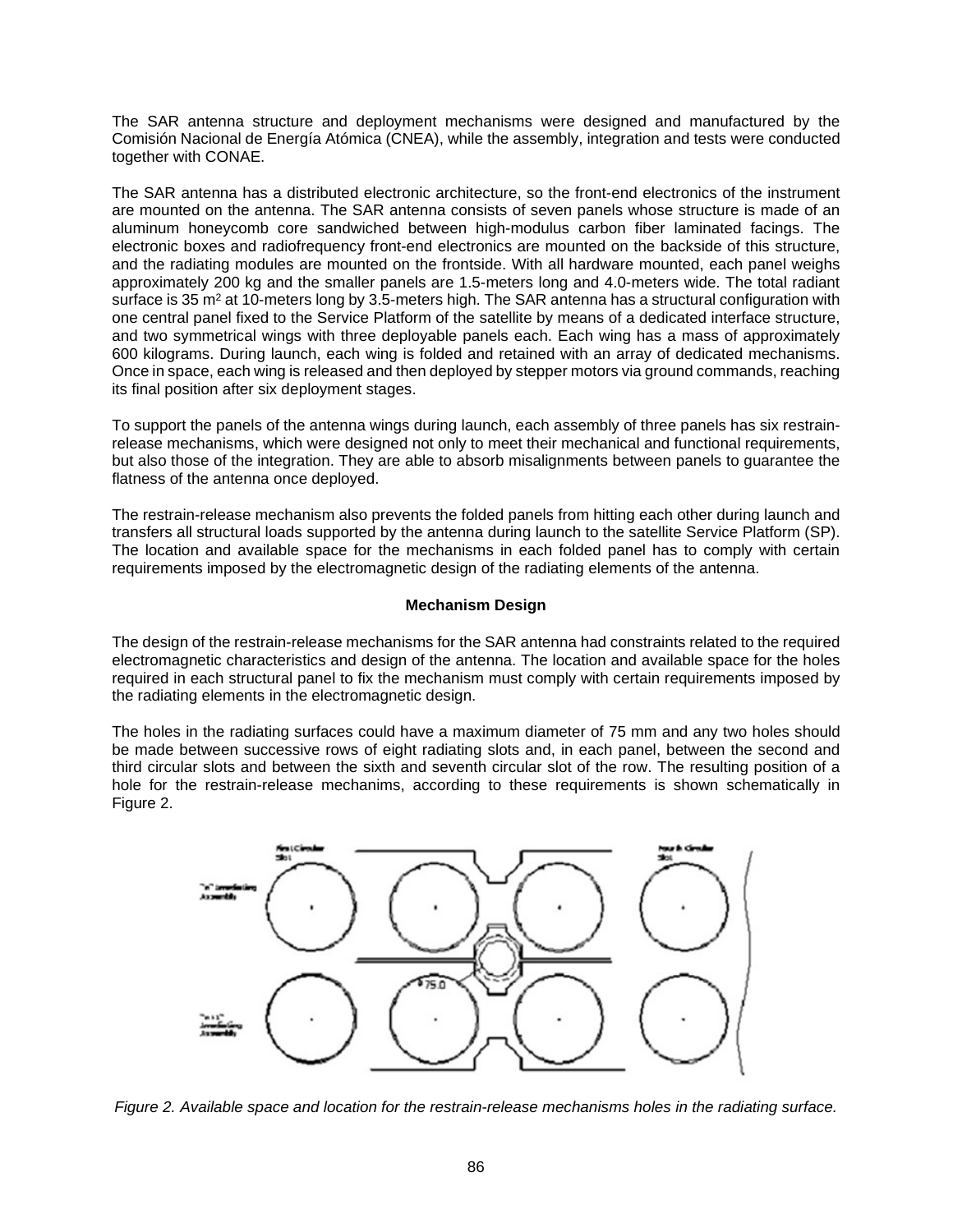The restrain release structure must have a smaller diameter (less than 75 mm) to avoid mechanical contact with the radiating elements to accommodate mounting tolerances and to allow the alignment of the mechanisms with the folded panels. These requirements limit the maximum diameter of the restrain-release structure to 67 mm in the area where it crosses the radiating elements of the antenna.

Also, in order not to affect the emission and reception characteristics of the antenna, it is required that no metallic element protrudes from the radiating plane of the panels in their unfolded configuration. Therefore, the separation surface of the restrain release parts shall be below the radiating surface in each panel.

This requirement, together with the maximum diameter of the mechanism structure in this area, limits the area of the support and separation surfaces of the restrain-release parts in each panel, restricting the loads that each mechanism can transmit and support. This load limitation, together with the one supported by the chosen release device, determine the minimum number of mechanisms required and their distribution in each set of folded panels, which must be placed according to the loads produced by the launch vehicle.

The selection of a six-mechanism configuration for the array of panels resulted from the previous requirements and the need to reduce the bending moments generated on them and, as described in the following paragraphs, to limit the preload of the mechanisms. Considering this arrangement of mechanisms distributed on the surface of the folding panels, the load cases foreseen for the launch indicate that each of the mechanisms must withstand a minimum of 55 kN (12,365 lb) of compression load to avoid loss of preload and panel separation.

To comply with these requirements and constraints, the adopted design of the restrain-release mechanism is an assembly of tube sections located on each folded structural panel and on the primary structure of the Service Platform (SP). These tubes are joined by male and female cup and cone type sections to transfer the forces, bending moments and torques that the antenna supports during launch to the SP structure. Inside this tube a preload rod maintains the contact between tube sections and assure the load transfer.

A release device located on the outer panel supports the preload of the rod and, when operated, releases the rod and allows the latter wing deployment. A redundant assembly of helical springs retracts the rod into the SP to avoid interferences during the deployment operation. To stop the movement, the rod has a shock absorber located just beside the release end. A scheme of the restrain-release mechanism is shown in Figure 3 in both configurations, i.e., with restrained and released panels.



*Figure 3. Restrain-Release Mechanism.*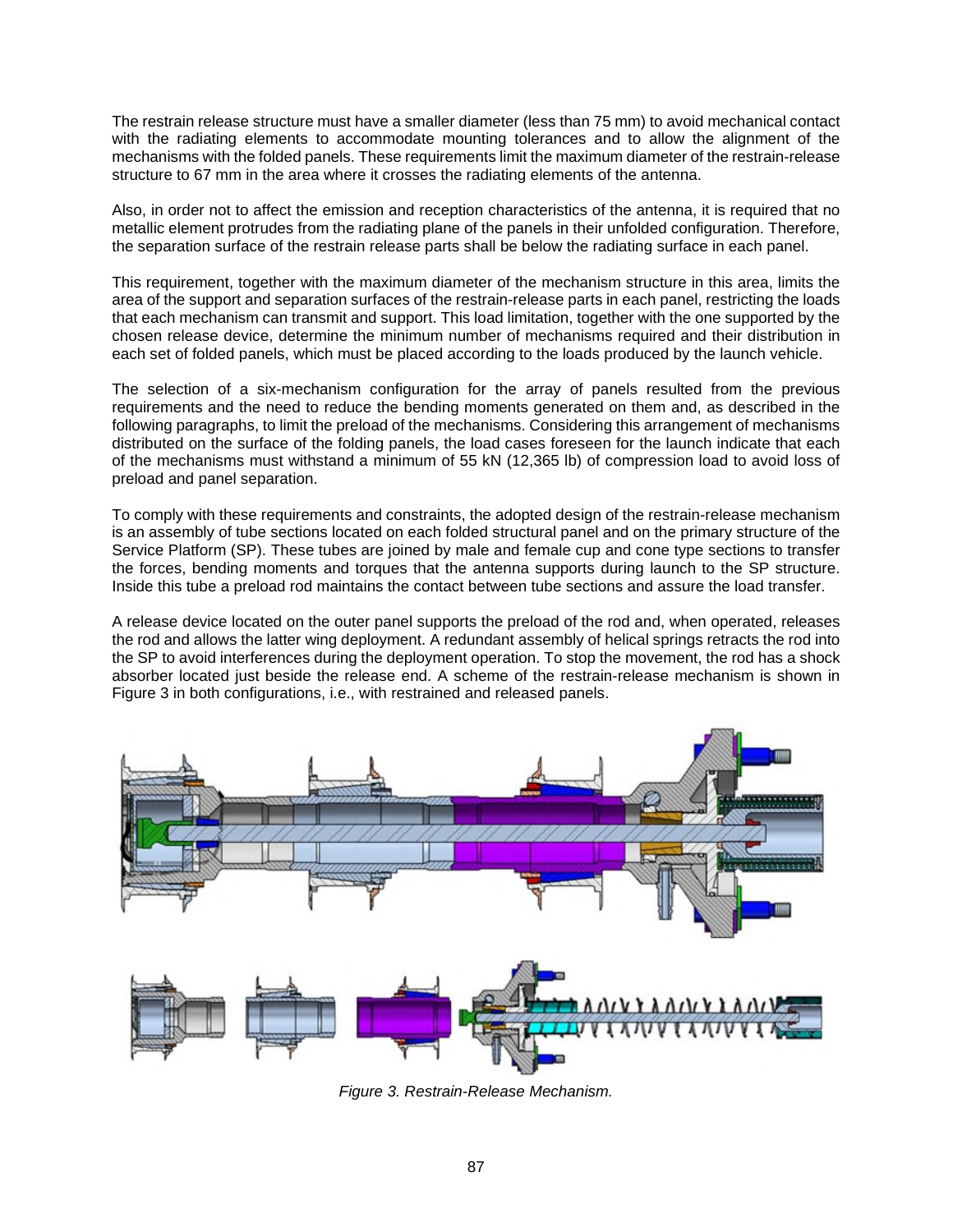All the tubular parts, the flange mounted on the SP, and the preload rod of the restrain-release mechanism are manufactured from a titanium alloy (Ti5Al4V) due to its high strength and low mass. This alloy's low coefficient of thermal expansion also avoids the generation of high tensions between the carbon fiber structural panels and the fixed part of the mechanisms due to thermal stresses produced by differential expansion between components.

The pullback springs are made of stainless steel, the pneumatic piston is made of a titanium alloy and the shock absorber is made of Delrin®. The cup and cone type contact surfaces of the tube sections incorporated a surface coating to avoid cold welding that could be produced by the preload and vacuum conditions that the mechanism must withstand in orbit before activation. The coating used on these surfaces is a multi-layer chrome nitride coating with a few microns of thickness applied by means of a PVD (Plasma Vapor Deposition) process developed and qualified in-house.

The selected release device is an electromechanical separation nut based upon patented split-spool and fuse wire technologies from NEA Electronics Inc. (USA, model 9106B-3, shown in Figure 4, with a load carrying capability of up to 148 kN).

In addition to a lightweight design, the release device provides extremely low shock – orders of magnitude below pyrotechnic devices, is fast acting, releasing in milliseconds, can operate over a wide temperature range, and provides misalignment capability of up to 15 degrees. The design is a fully redundant configuration, both mechanically and electrically.

It should be noted that the manufacturer of the release device recommends using a preload rod made of Custom 465® stainless steel in order to use the entire preload allowed by the device. During development, a requirement was generated indicating that the use of magnetic materials inside the satellite SP should be avoided and therefore, as the preload rods of these mechanisms are housed inside the SP after the mechanisms are activated; it was necessary to change their material to a non-magnetic titanium alloy that could withstand preloads of up to 75 kN.



*Figure 4. NEA Release Device.* 

To reach the preload on the internal rod of the mechanism during the integration process, a disc or piston operated pneumatically (using compressed dry nitrogen, vented at the end of the maneuver) produces the load and then a nut is pressed close against the disc of the piston to maintain the preload. The use of the pneumatic device to preload the rod reduces the required size of the nut and the volume and mass required for the mechanism. Figure 5 shows a cross-section of the described mechanism mounted into the tube section located on the SP.

The dimensions of the structural panels of the antenna and the distribution of the six restrain-release mechanisms therein require their precise alignment during the integration of the array of folded panels. To facilitate the integration tasks, both the tubular sections of the mechanisms and the parts located on the satellite SP have mechanical devices that allow the precise alignment of the parts, thus ensuring the proper transfer of both the preloads of the mechanism as well as the loads that are generated during the launch.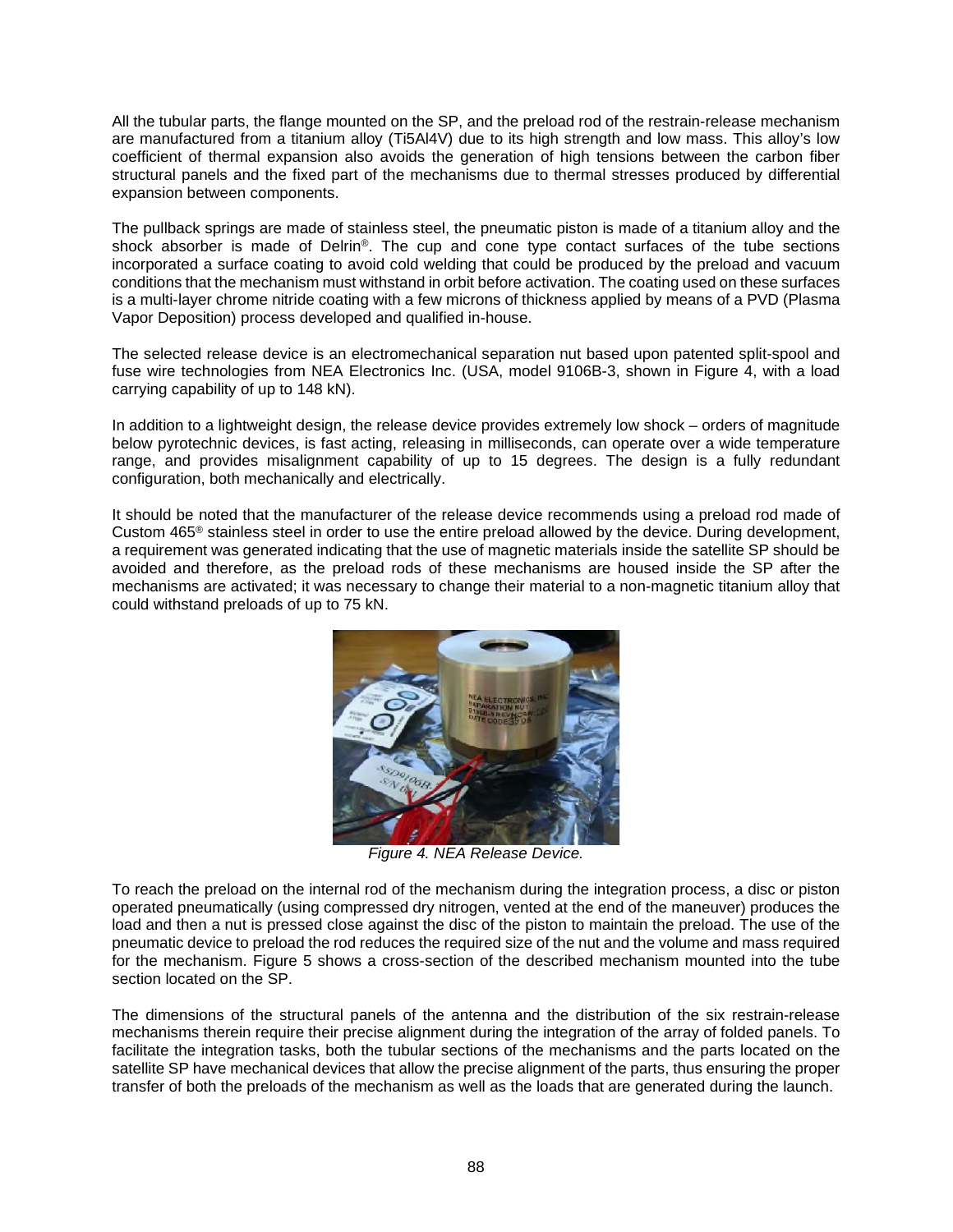

*Figure 5. Detail of the pneumatic drive device.* 

Each mechanism is fixed to the structural panels using large titanium inserts. Inside these inserts, a set of conic elastic eccentrics and nuts are mounted to allow the radial and axial position of the assembly to be adjusted. Also there are eccentric bushings on the fixing points of the flange to align the mechanism in the SP. Figure 6 shows a view of the mechanism assembly which shows the three metal inserts that fix it to the panels and a detail of the alignment mechanism mounted on these inserts can be seen.



*Figure 6. Restrain release assembly and detail of the alignment device.*

The total mass of each mechanism, including the inserts that fix it on the panels and the parts mounted on the satellite SP, is approximately 15.6 kg.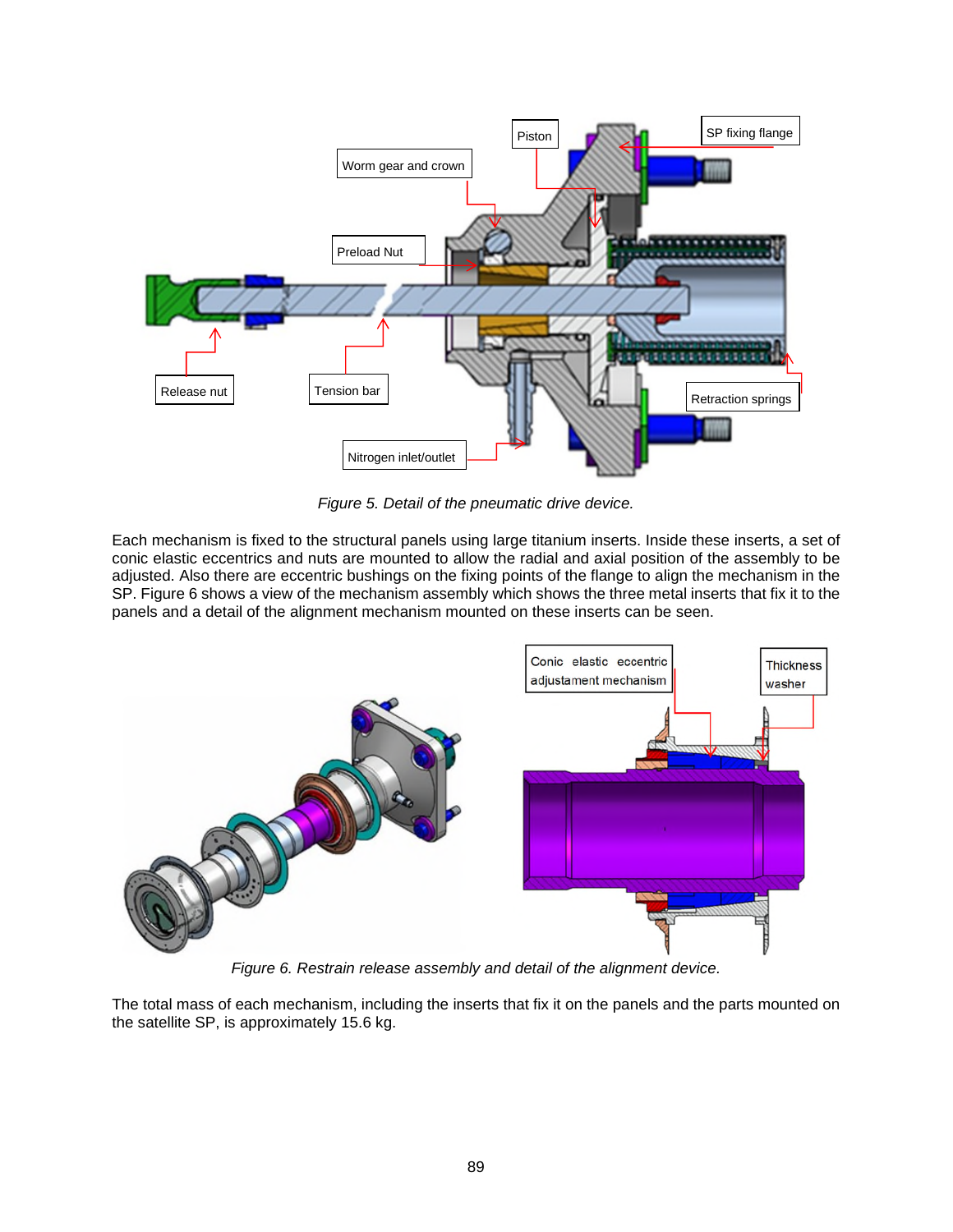## **Qualification Process**

The qualification process of these mechanisms involves environmental and functional tests. Functional tests were performed before and after the sequence of the environmental tests following the guidelines of the NASA document of Reference [1].

The qualification units consisted of the Mechanisms Qualification Model, the SAR Antenna Structural Model (integrated to the Satellite Structural Model), and the Satellite Proto-flight Model (the first flight model).

The Mechanism Qualification Model was prepared to conduct a complete campaign of environmental mechanical and thermal tests with qualification level and functional tests in order to qualify all the mechanisms involved in the deployment of the antenna. This functionality was tested with simulated onorbit thermal environment conditions using a thermo-vacuum chamber, after a successful first release and deployment of the model carried out before the vibration test.

This model included a structural support assembly for the mechanisms to be tested, consisting of a mockup of sandwich panels with similar characteristics to those used in the antenna and a fixed aluminum panel to represent the support of the satellite SP. On this mock-up, two prototypes of the latch mechanism (to fix the relative position between succesive deployed panels), two prototypes of the hinge mechanisms (to allow the deployment of the panels using a stepper electrical actuator), a prototype of the restrain-release mechanism and two prototypes of the devices for the passing through of harness between antenna panels were assembled.

The SAR Antenna Structural Qualification Model (SQM) was prepared to be integrated with the satellite's SQM and to carry out a complete mechanical and functional qualification test campaign. This model of the SAR Antenna included the fixed central panel and the Interface Structure, a main assembly of three deployable panels, composed of flight-like strcutures and mechanisms, and a dummy representing the other main assembly of panels with the same inertia and stiffness properties. The deployable panels and the central panel had all the Radiating Modules and the corresponding deployment mechanisms integrated and included a set of six restrain-release mechanisms.

The Proto-flight Model (PFM) was the SAOCOM 1A satellite and was subjected to a complete campaign of functional and environmental vibration and acoustic tests with qualification levels. The test campaign included a SAR antenna release and deployment test before and after the environmental tests with the corresponding actuation of the release devices. For these tests two sets of NEA separation nuts were employed.

# **Qualification Results**

The main objective of the thermo-vacuum test on the Mechanisms Qualification Model was to qualify the SAR antenna mechanisms against thermal loads. The different components were analyzed for the most unfavorable temperatures that will be experienced during the release and deployment in flight. Figure 7 shows the model integration to the thermo-vacuum chamber and the deployment performed.

The restrain-release mechanism would be successful if the interruption of the release device circuit is electrically verified, and the retraction of the preload rod inside the thermo-vacuum chamber is observed. If the retraction of the preload rod is successful, the mechanism must allow the correct separation of the set of movable panels with respect to the flange of the mechanism fixed to the SP dummy.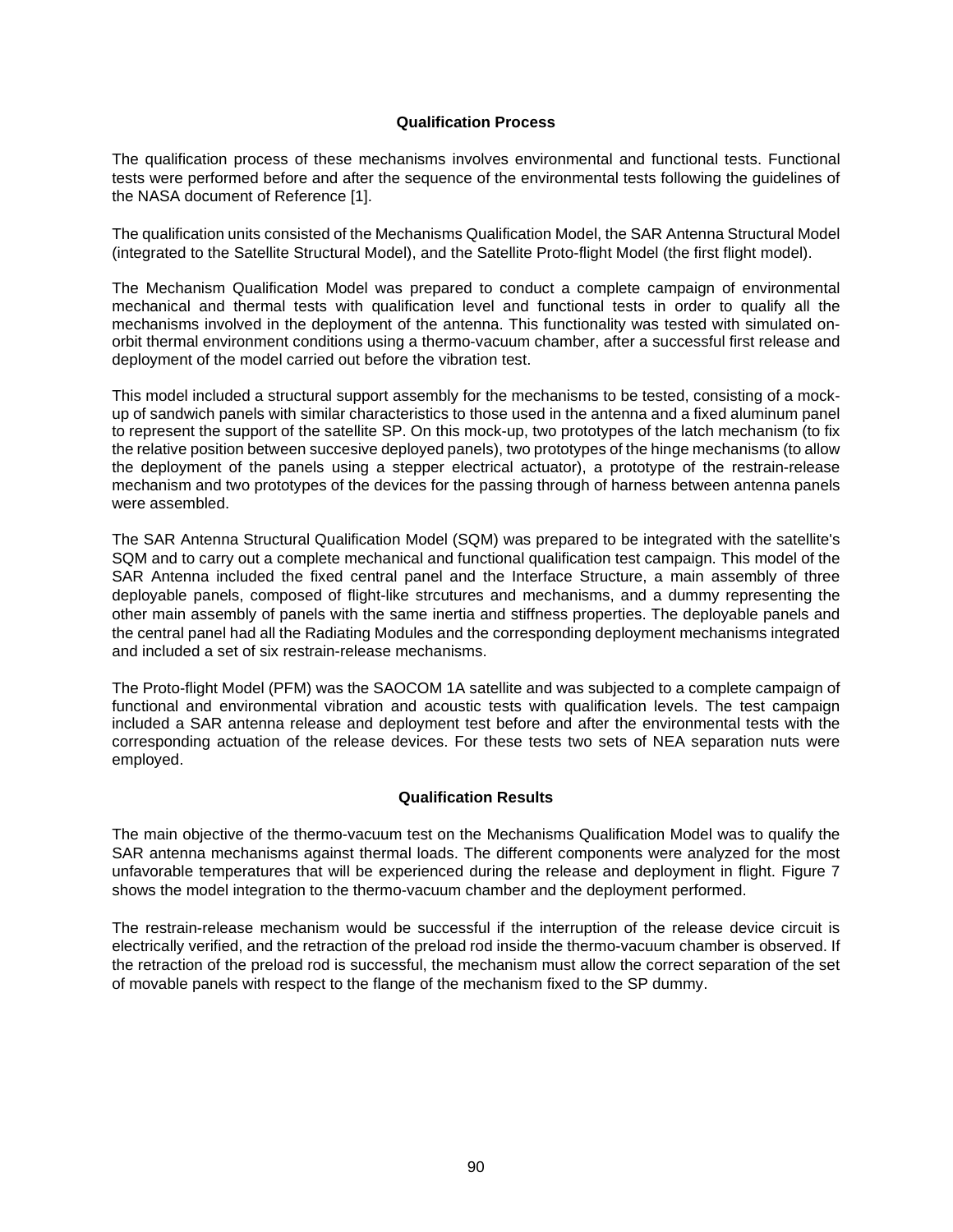

*Figure 7. Integration of the Mechanisms Qualification Model to the thermo-vacuum chamber.*

The release device circuit had an LED lamp connected to the Electrical Ground Support Equipment in arming mode so, at the moment of release, it would turn off indicating that the circuit was interrupted. This ensures that the drawn current correctly triggers the restrain-release mechanism. The retraction of the preload rod and the panel deployment were visually verified through a window in the chamber.

The actuation of the mechanism and the deployment of the model inside the chamber were performed after the qualification thermal cycling with the release device at a temperature of +45°C. The employed thermal cycling is shown in Figure 8 and it should be noted that, unlike other mechanisms such as deployment actuators or hinges between panels, the restrain-release mechanism did not have active temperature control.



*Figure 8. Thermal cycling of the Mechanisms Qualification Model, temperature evolution of the release device (in green) and release of the mechanism (point D).*

The next step in the mechanism qualification was the SQM with a complete set of six mechanisms integrated to a complete array of deployable panels. Two actuations of these mechanisms were performed during the test campaign. The first one before the vibration tests and the second one after the acoustic test.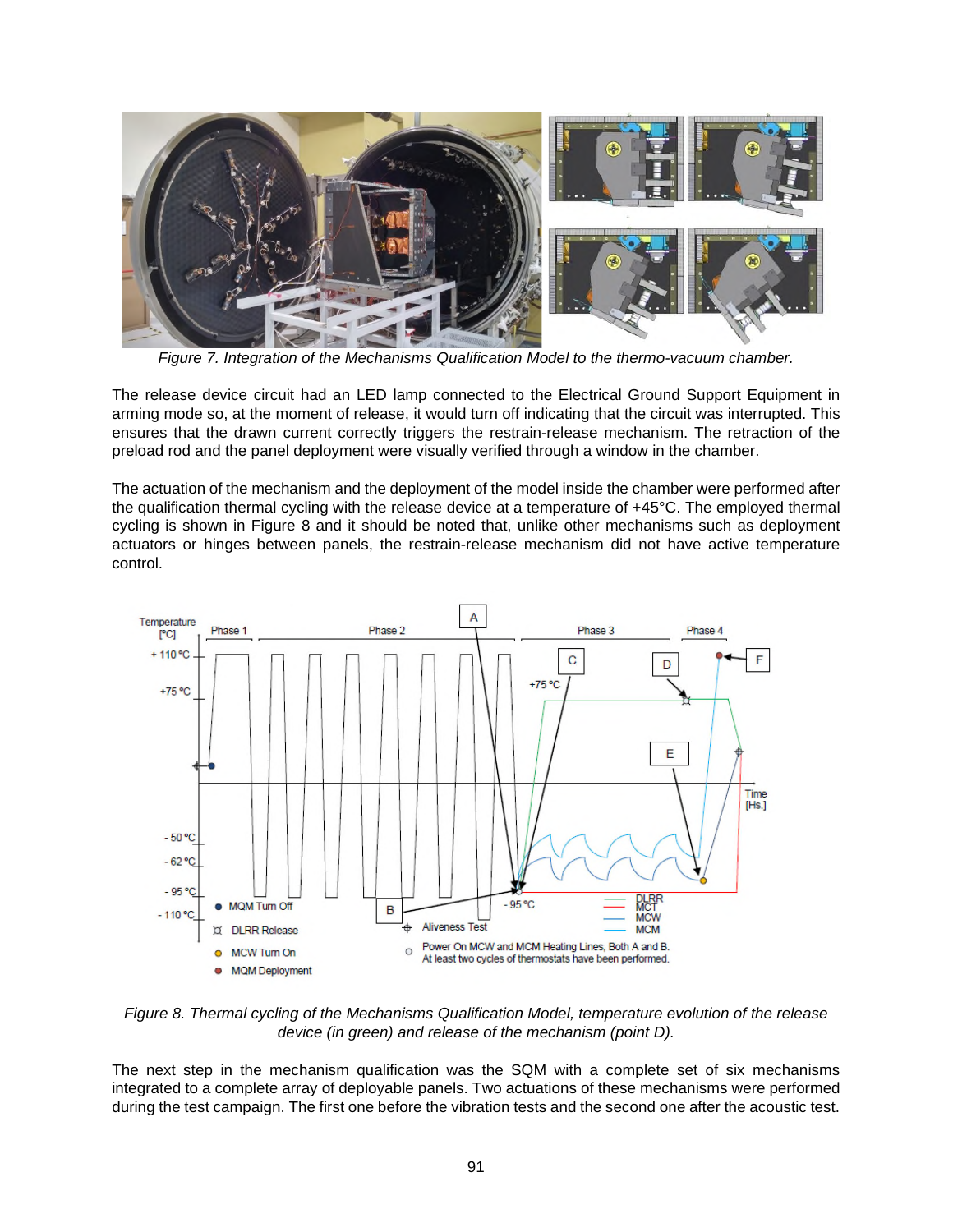In the SQM, the restrain-release mechanisms' tubes were instrumented with a set of strain gages in order to characterize the preload applied by means of the pneumatic system. The value of preload or minimum axial force required to assure the contact of the cup and cone surfaces was set at 70 kN and is transmitted through the preload rod, which is subjected to traction. The mathematical model results showed that the required preload needed a pneumatic pressure of 8.0 MPa.

The distribution used for the instrumentation was four strain gages placed on the outer surface of the tubes as shown in the development model of Figure 9. This allows bending stress at the junction of the tubes to be ignored and for the minimum compression component to be measured. The compression component of the stress is required by the mechanism to ensure the transfer of loads between the panels of the antenna model during the vibration tests.

Unidirectional grid strain gages were used for these tests, which were fixed to the tubes of the mechanism using an epoxy-type adhesive. For each mechanism, the strain gages were placed on the tube closest to the flange located on the SP, which is the location requiring the highest stress according to the analysis carried out on the mathematical models. A total of 24 strain gages were installed, oriented at 90º to each other, each one with its grid aligned in the direction of the longitudinal axis of the mechanism.

Each strain gage was connected to the data acquisition system in a ¼ bridge configuration and without compensation for temperature variations. Data acquisition is performed using three Vishay amplifiers (strain indicator) and three switch & balance units.



*Figure 9. Strain gages for preload characterization located on the development model.*

Once the deformation in each strain gage has been obtained, the determination of the bending moments in each axis and the axial force that the tube supports were estimated, being the latter the one that is transmitted to the preload rod. Table 1 shows an example of the strain measurements and preload obtained using a pneumatic pressure of 8.0 MPa in the mechanisms. The results were similar in all the preload operations performed on the SQM and showed that the required preload was obtained with a maximum 2.2% variation respect to the nominal value.

This procedure made it possible to qualify the preload process of the restrain release mechanisms by applying a pneumatic pressure of 8.0 MPa to them. In this way, it was established that it would not be necessary to repeat the instrumentation on the tubes of these mechanisms in the flight models of the antenna.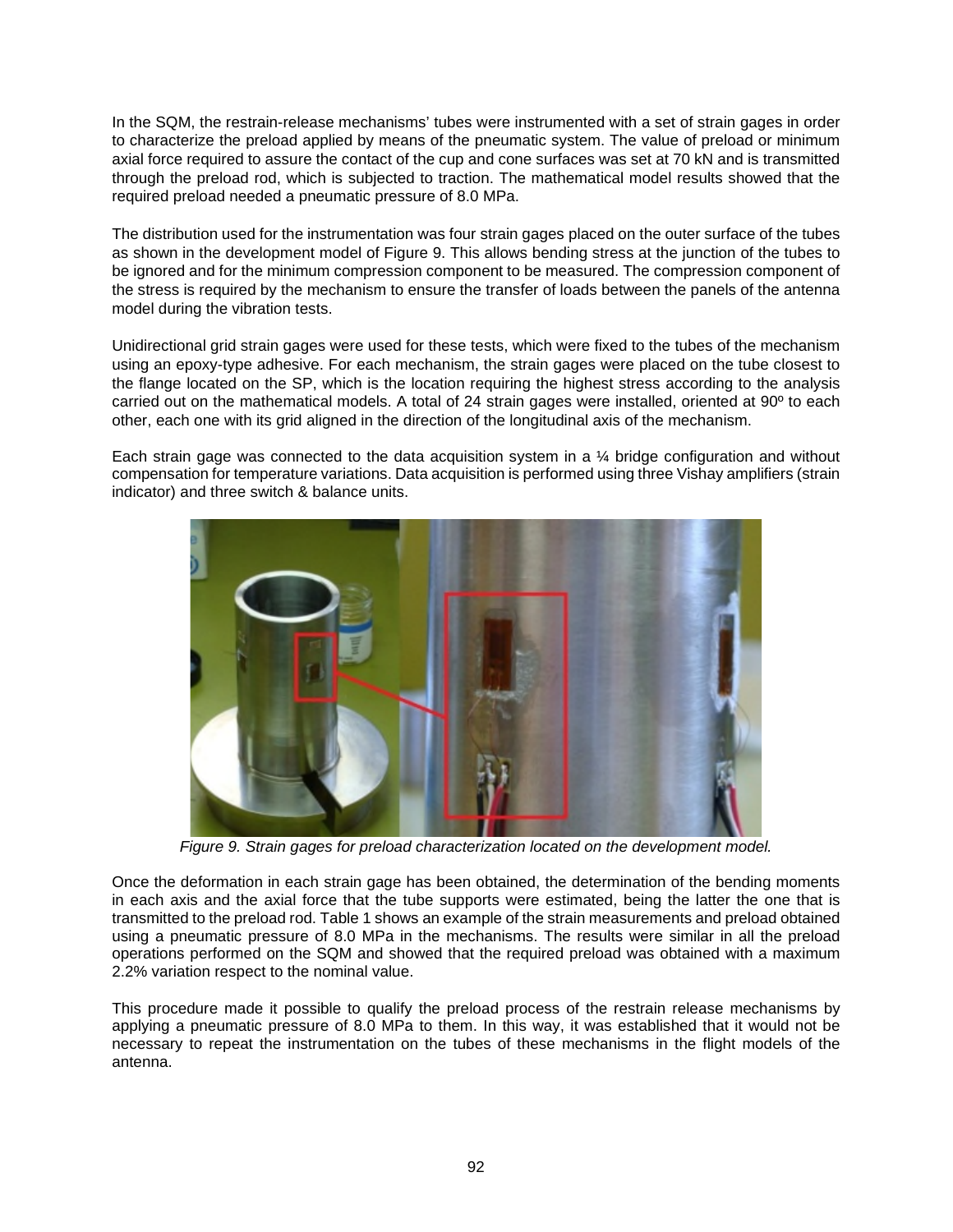| Mechanism ID | $SG1$ [ $\mu$ s] | $SG2$ [ $\mu$ s] | $SG3$ [ $\mu$ s] | $SG4$ [ $\mu$ s] | Preload [N] |
|--------------|------------------|------------------|------------------|------------------|-------------|
|              | $-617$           | $-710$           | $-668$           | $-610$           | -70585      |
|              | $-622$           | $-1089$          | $-521$           | $-318$           | $-69095$    |
|              | $-512$           | $-453$           | $-904$           | $-767$           | $-71425$    |
|              | $-845$           | $-519$           | $-459$           | $-736$           | $-69339$    |
| 5            | $-866$           | $-553$           | $-527$           | $-683$           | $-71236$    |
|              | $-644$           | $-601$           | $-715$           | $-684$           | $-71642$    |

*Table 1. Strain measures and preload obtained applying 8.0 MPa.* 

During the qualification campaign, the restrain-release mechanisms had to comply with two specific requirements. The first one required a complete retraction of the preload rods after the release in order to avoid mechanical interferences during panel deployment. The second one specified that the shock due to antenna release should not introduce shock spectrum in excess of Figure 10 in the most loaded leg of antenna mounted electronic equipment in order to not affect their functionality.



*Figure 10. Maximum shock spectrum requirement during the antenna release.*

To evaluate the shock due to the panels' release, an array of accelerometers distributed on the structural panel that has the assembly of the mechanism with the release device were employed. The time signals of these accelerometers during the activation of the restrain release mechanism were recorded and processed using the recursive algorithm introduced in Reference [2] to obtain the shock response spectrum (SRS) showed in Eq. 1:

$$
SRS_{(f_S)} = \max \left( \left| Real \left[ \frac{1}{N} \sum_{k=1}^{N} \left\{ H_{(f_S, f_k)} \cdot \sum_{j=1}^{N} y(j) e^{-\frac{2\pi i (j-1)(k-1)}{N}} \right\} e^{-\frac{2\pi i}{N}} \right\} \right| \right)
$$
\nwith

\n
$$
H_{(f_S, f_k)} = \left( \frac{f_S^2 + i \frac{f_S f_k}{N}}{f_S^2 - f_k^2 + i \frac{f_S f_k}{Q}} \right)
$$
\nas the transfer function

*fx*, are the frequency values, *Q* is the quality factor and *y(j)* are the acceleration values measured along the test.

Figure 11 shows the accelerometers distributed on the panel near the release devices and also near some electronic front-end boxes and other mechanisms as the latch devices. Figure 12 shows the time signals obtained during the 50-second sequence of release device activation with peak values around 6000 g, and Figure 13 shows the SRS obtained from the accelerometers located near the position of the release devices. The shock waves are attenuated by the structure of the panel, and near the electronic boxes the obtained SRS complied with the requirement. It is shown in the SRS of Figure 14 that measurements near two of the transmision-reception assemblies with values one order of magnitude below the requirement.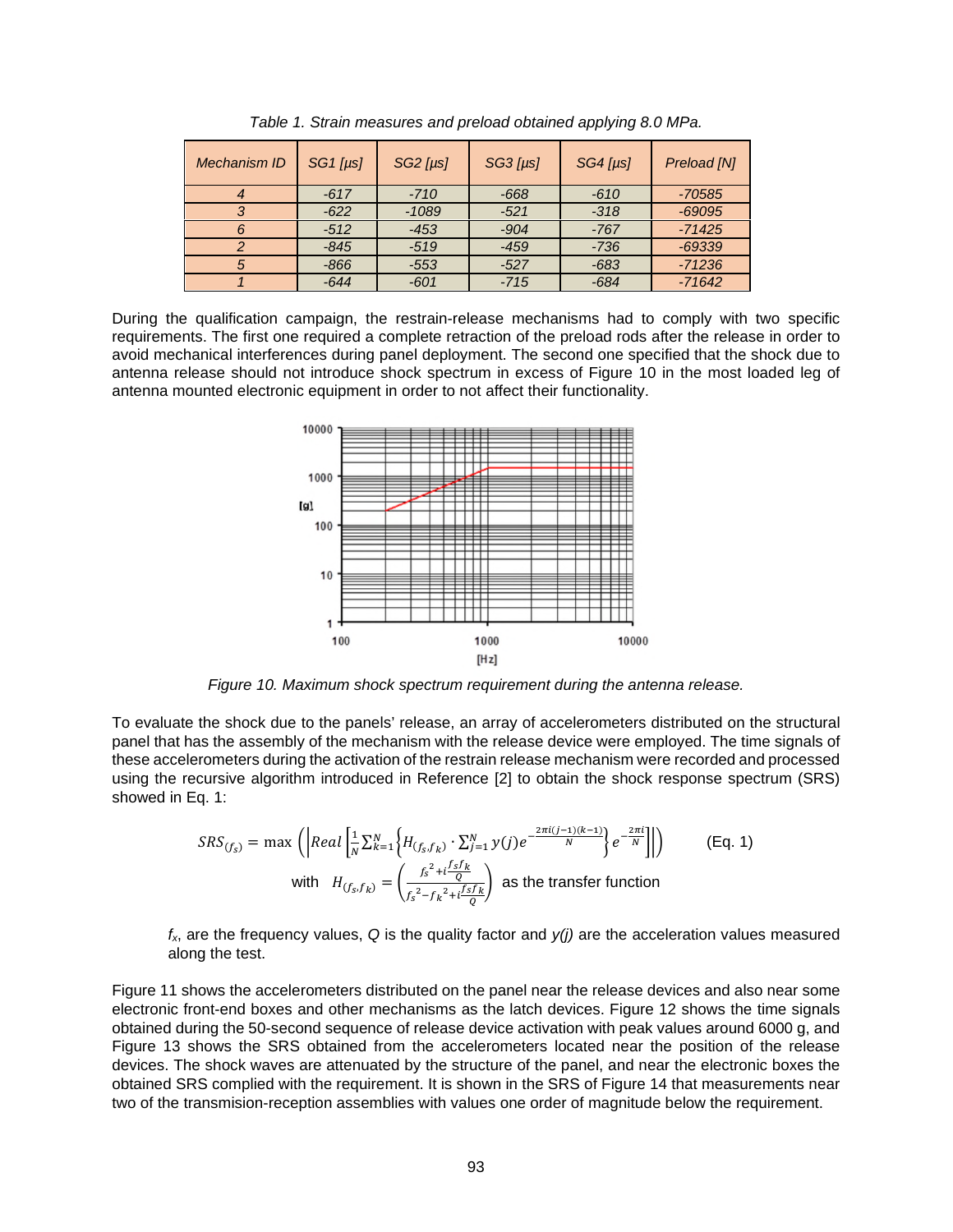The test also allowed for activation time verification of the release devices within the operating parameters indicated by the manufacturer. The activation time was 25 milliseconds and the frequency spectra obtained presented amplifications around 5 kHz, which also matches with the response spectrum of the release devices provided by their manufacturer.



*Figure 11. Accelerometers installed on the antenna panel for the qualification campaign.* 



*Figure 12. Time signals of the accelerometers located near the release devices during the activation of the mechanisms.* 

94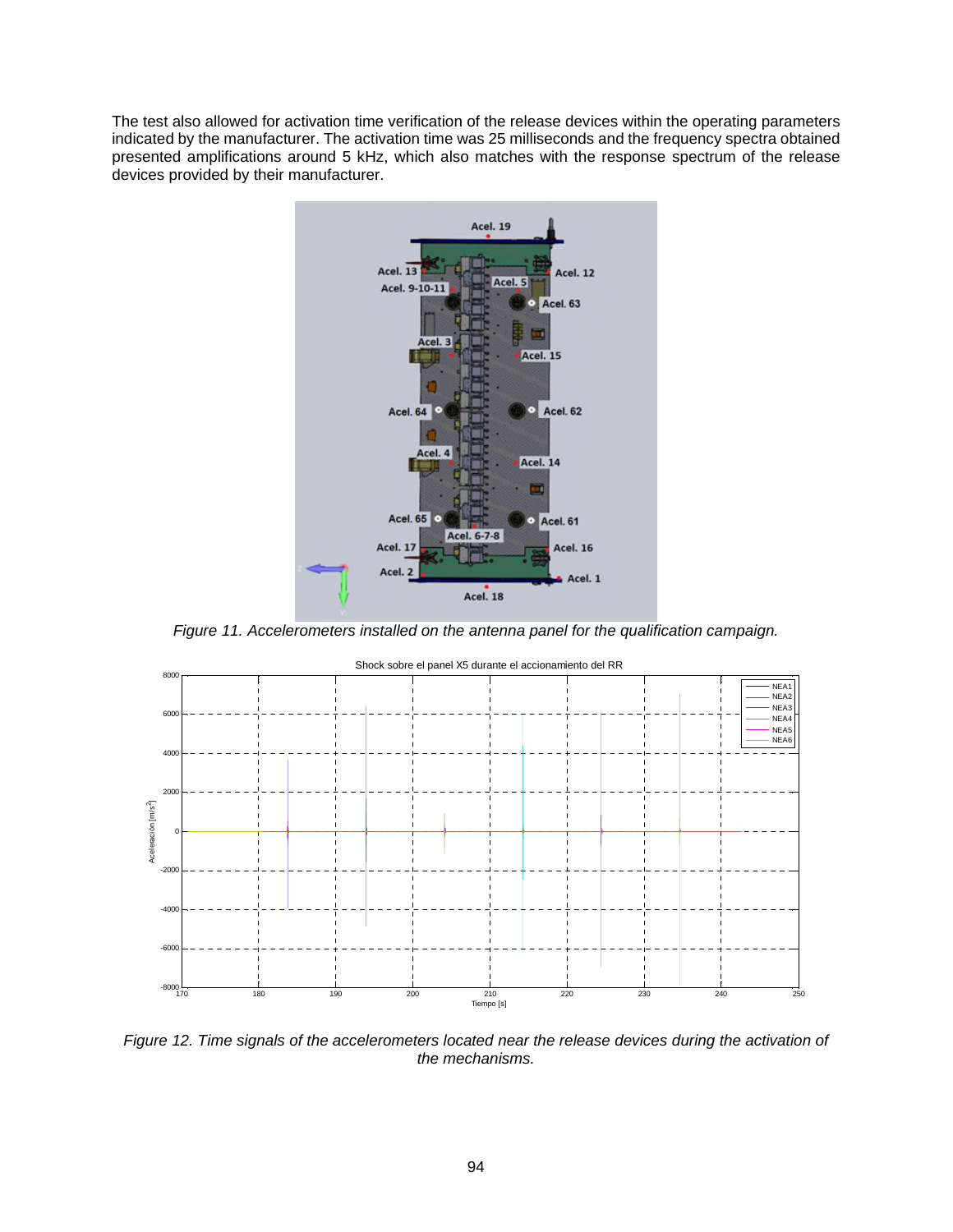

Figure 13. SRS of the accelerometers located near the release devices during the activation of *the mechanisms.* 



*Figure 14. SRS of the accelerometers located near two of the electronic boxes during the activation of the mechanisms.* 

The mechanisms verification in the SQM also included the analysis of the possible geometric interference in the areas of least clearance that was between two restrain-release mechanisms and the support legs of the hydrazine tank located inside the SP. This possible interference would occur when the preload rods of the mechanisms, once released, retract inside the SP as a result of the action of the springs. If interference occurs, it would lock the mechanism without reaching its expected final position, preventing the deployment of the antenna panels.

In order to evaluate if there are geometric interferences, witness guide surfaces were placed along the path of the mechanism, so that when it was activated it would be possible to assess for any interference beyond the assigned volume.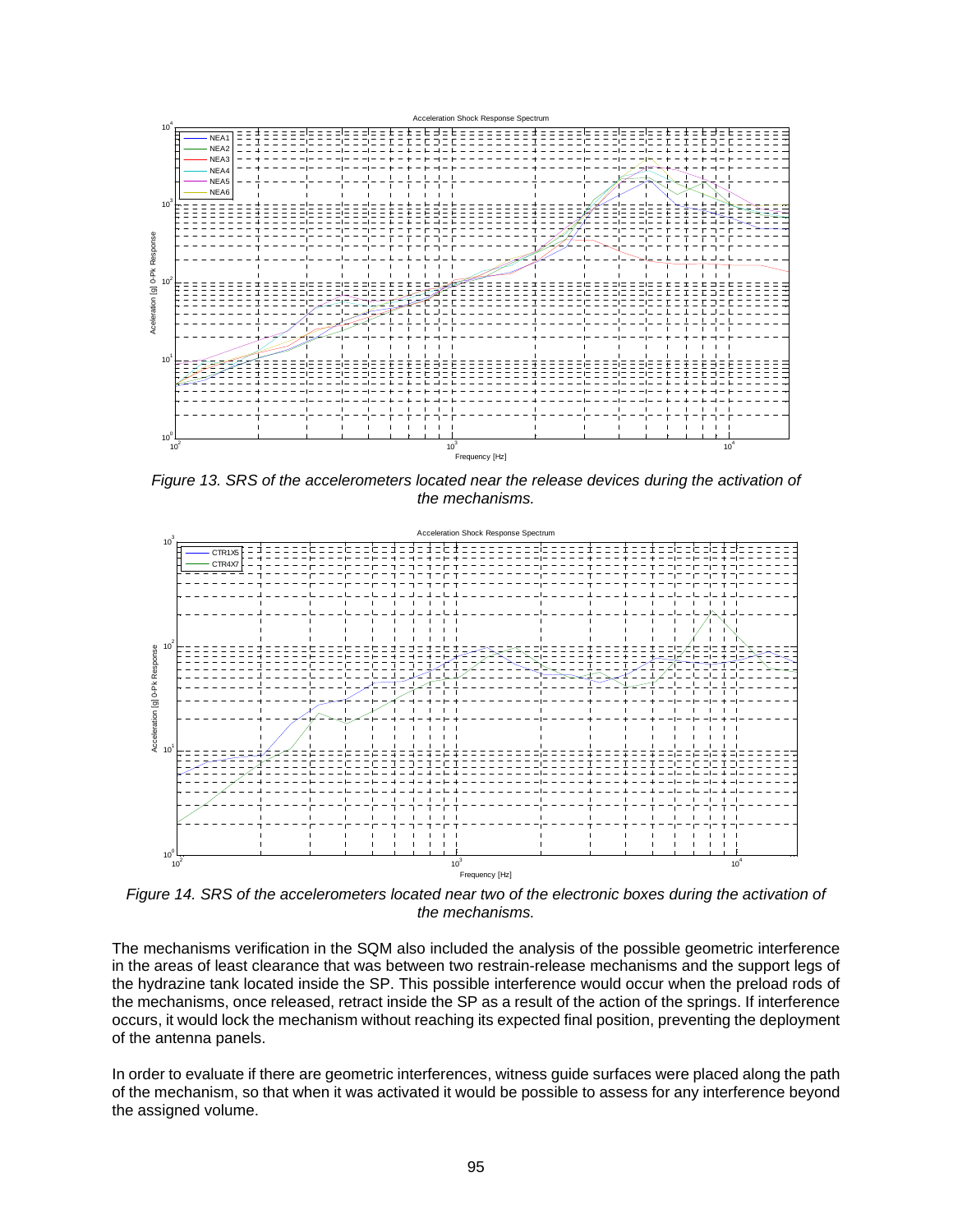To fulfill this function, the guide surfaces were painted with an ink for tooling that allows, after the test, to determine if there was contact between the parts during the actuation of the mechanism. Figure 15 shows these painted surface guides installed inside the structural model of the SP in the planned route of the preload rods and the location of the support leg assemblies of the hydrazine tank.



*Figure 15. Array of surface guides installed inside the SP model to evaluate geometric interferences between the restrain-release mechanisms and the hydrazine tank supports.* 

For the test to be conservative, these guide surfaces for the rods were formed by a 0.5-mm thick section of tube and were placed above the possible points of contact (fixing screws and surface of the supports of the hydrazine tank) and the parts that form the end of the preload rod had a diameter of 76 mm compared to the 70 mm for the flight model's mechanisms, which increased the radius of the possible geometric interference by more than 3 mm.



*Figure 16. Details of the marks produced by the release of the rods on the guide surfaces.* 

Figure 16 shows a detail of the marks produced by the release of the rods on the guide surfaces. The inspection showed the areas where the sliding of the end tube of the mechanism occurred. These marks appeared in both cases before where the hydrazine tank supports are located, which indicates that there was no interference or collision between the mechanism and these supports of the fuel tank. Also the contact of the end of the mechanism on the guide surface occurred at the end of the rod's travel. Given that the marks are at the end of the rod's path and that they were found on the lower area of the guide surface,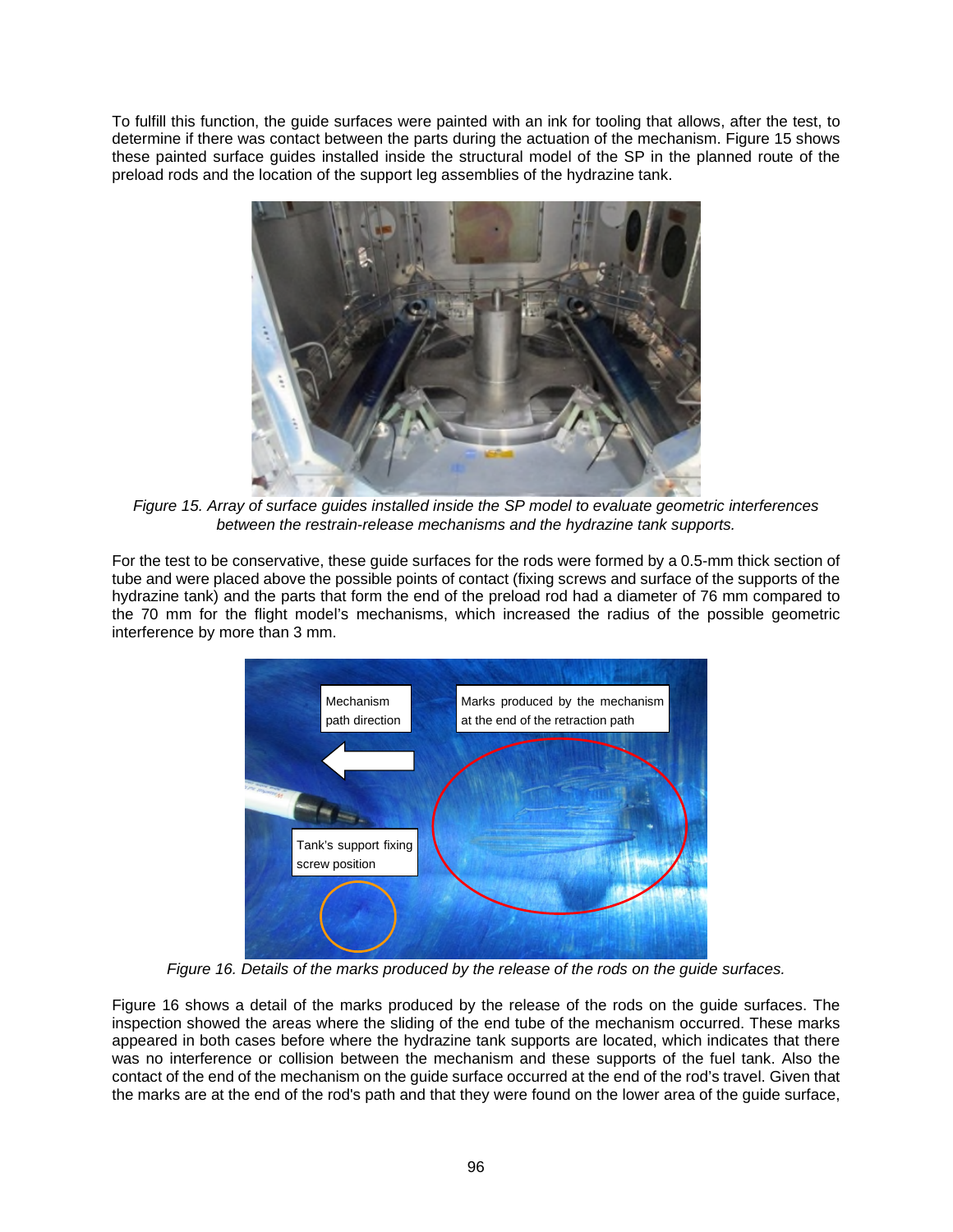it was concluded that the rod made its entire path centered and without an angle with respect to the bushing located on the flange of the mechanism. And when it stops, it rests on the guide surface due to the effect of gravity.

The release and deployment tests verified the complete retraction of the mechanisms preload rods inside the SP as shown in the example of the visual inspection performed in Figure 17 (left) after the successful panels' deployment of the PFM.

Also, during the PFM qualification test campaign, the visual inspection reveals that 3 of the 12 rods didn't retract completely as shown in Figure 17 (right). In those cases, it was possible to record that the rods with retraction incomplete overhang with respect to the flange of the mechanism by approximately 32 mm, while the design value is 22 mm. However, the maximum admissible limit that geometrically allows the correct deployment of panels is 85 mm. This value was obtained from the most unfavorable condition with respect to the regulation of the panel position by the hinge mechanisms and in the position closest to the panel rotation axis. After the visual inspections and the detection of the rods with incomplete retraction, it was also observed that due to gravity, these rods were in an oblique position with respect to the flange axis, and when aligned, the axis friction forces are minimized and fully retracted it to the design position due to the preload still existing in the springs of the mechanism. Therefore, it was concluded that in the absence of gravity, the rods should retract to their designed position without problems.



*Figure 17. Visual inspection of the preload rod complete retraction (left) and preload rod incomplete retraction after the panels' deployment.* 

During the Flight Model (FM) SAOCOM 1B acceptance test campaign, a comparison was made between the time signals acceleration recorded during the release tests of the SAR antenna panels, after the environmental vibration tests of the PFM and FM satellites, to analyze the particular case of one of the restrain-release mechanisms in order to identify differences and evaluate their possible causes.

Figure 18 presents a comparison of both time signals synchronized with the firing signal and showing an important difference between the maximum amplitude recorded during the actuation of the corresponding release devices of each model. The maximum amplitude recorded during the FM release test is approximately 82% lower than the amplitude recorded during the same PFM test. The analysis of the signals in Figure 12 also showed that the time of flight of the rods, between release and impact on the shock absorber, was 4 milliseconds longer in the case of the PFM, in addition to not being able to be identified in the latter case, neither the start of the burning of the release device with a duration of 20 milliseconds, nor the pulse that occurs at the moment of panels separation.

These differences can be explained as the result of the absence of preload in the mechanism of the FM, since none of the accelerometers installed in the vicinity of the mechanism registered a significant amplitude pulse immediately after the 20 milliseconds of burning the release device that could indicate the separation of the panels. This analysis concluded that the environmental vibration tests of the FM were performed with one of the restrain release mechanisms without the design preload. The evaluation of the tests showed that there was no gap between panels and the inspection of the mechanisms showed that there was no